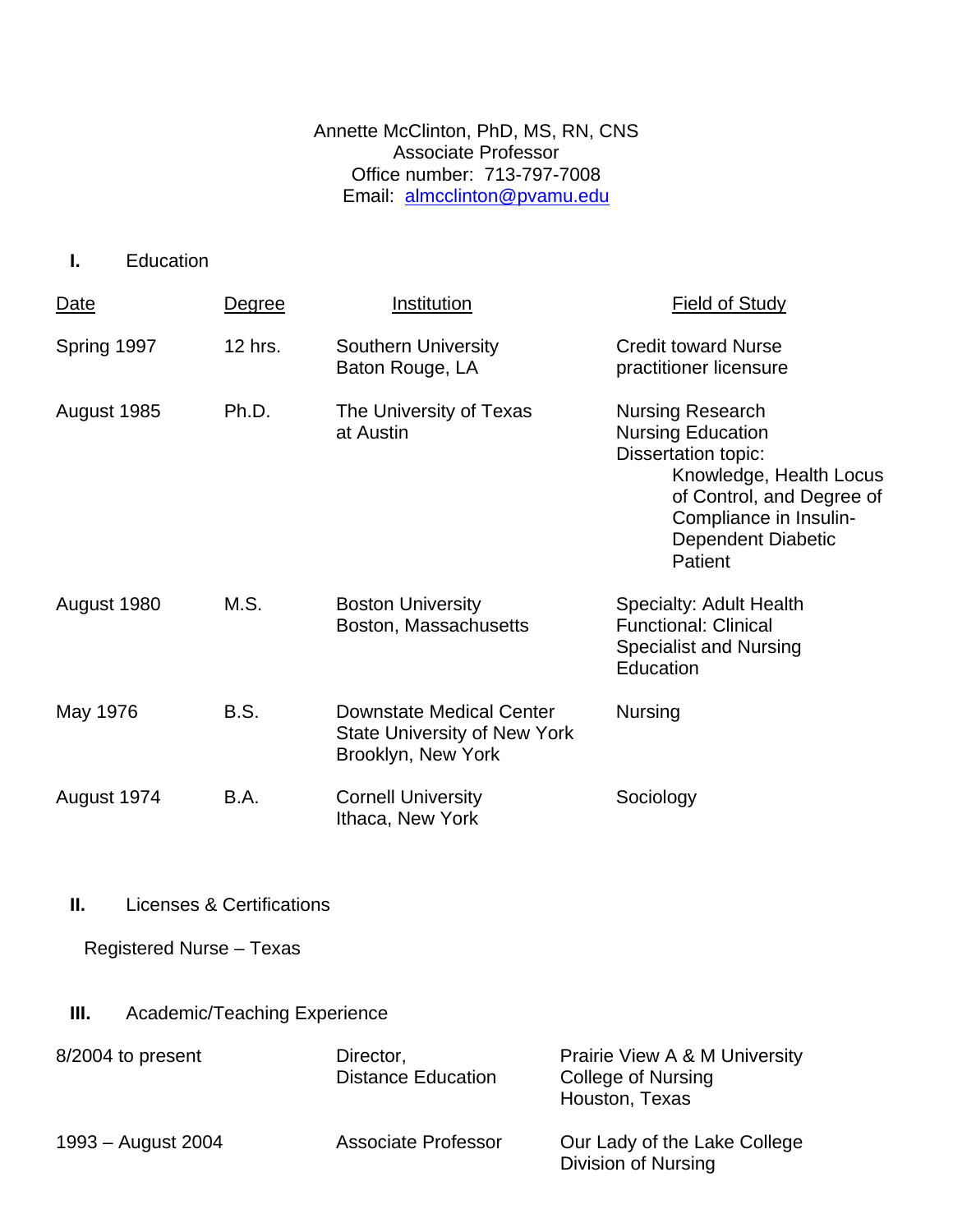|                         |                            | Baton Rouge, Louisiana                                                                    |
|-------------------------|----------------------------|-------------------------------------------------------------------------------------------|
| March 2000-June 2000    | Acting Dean, DON           | Our Lady of the Lake College<br>Division of Nursing<br>Baton Rouge, Louisiana,            |
| August 1997-June 2000   | <b>Assistant Dean, DON</b> | Our Lady of the Lake College<br>Division of Nursing<br>Baton Rouge, Louisiana             |
| July 1989-December 1992 | <b>Assistant Professor</b> | Louisiana State University Medical<br>Center, School of Nursing<br>New Orleans, Louisiana |
| August 1988-June 1989   | <b>Assistant Professor</b> | <b>Grand Valley State University</b><br>Kirkhof School of Nursing<br>Allendale, Michigan  |
| August 1985-August 1988 | <b>Assistant Professor</b> | <b>Southern University School</b><br>of Nursing<br>Baton Rouge, Louisiana                 |

**IV.** Courses Taught (during last 5 years)

NURS 4193 – Leadership & Management in Nursing NURS 4292 – Leadership & Management in Nursing Practicum NURS 3013 - Individual Health Assessment NURS 4013 – Introduction to Nursing Research NURS 4173 – Community Health Nursing NURS 4272 – Community Health Nursing Practicum NURS 4403 – Nursing Process Seminar (GI, Hepatobiliary, Renal & Endocrine) Pathophysiology Pharmacology Adult-Health Nursing I & II Nursing Process Medical Terminology

**V.** Courses Developed (during last 5 years)

Introduction to Nursing Research Adult Health Nursing I & II Pathophysiology Pharmacology Medical Terminology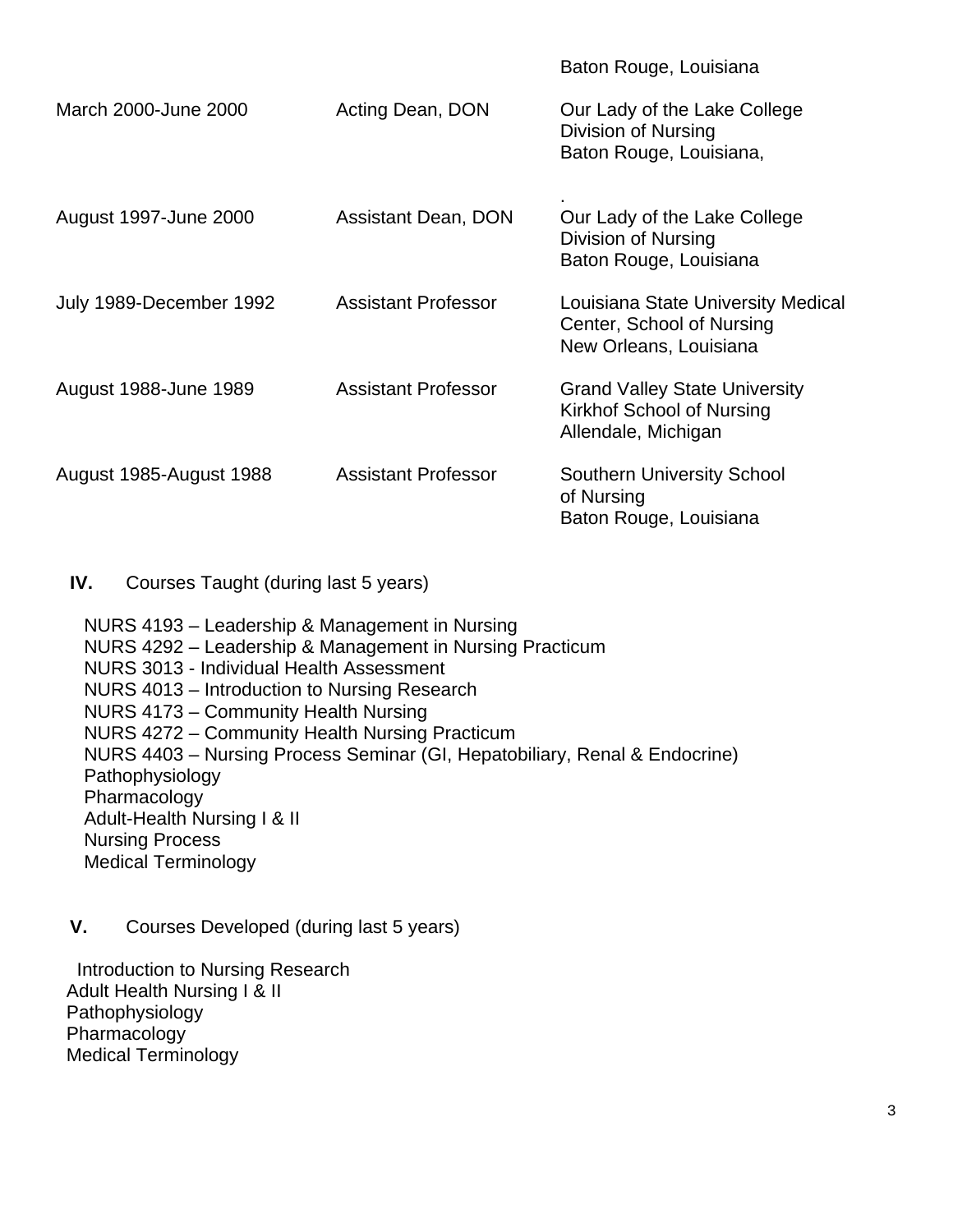## **VI.** Academic Fellowships

None

- **VII.** All Referred Publications
- McClinton, Annette. (2003). Abstract published in the National Institute of Health (NIH) Research Training Scholar, Bethesda, Maryland, February 2003.
	- McClinton, Annette Chaney. (1985). Knowledge, Health Locus of Control and Degree of Compliance in the Insulin Dependent Diabetic Patient. Dissertation Abstracts International, 46, 3781-B.
	- **VIII.** All non-referred publications
- McClinton, Annette (2005). Prairie View A&M University College of Nursing: Opportunities Available in SMC. Growth Magazine. October 26, 2005.
	- McClinton, Annette. Noncompliance in Insulin-Dependent Diabetic Client
	- McClinton, Annette (2005). "Cancer and Genetics: What's the Connection?" Oncology Nursing Society & M.D. Anderson Cancer Center, Houston, Texas, April 16, 2005,
	- McClinton, Annette (2003). "Cultural Diversity in Health and Illness among African Americans," Care of Women and Children from Diverse Cultures, Baton Rouge, Louisiana, February 11, 2003.
	- **IX.** Grant Funding (last 5 years)

Musser, J.; Francis, D; McClinton, A; Krepper, R.; & Hayes, B. NIH Roadmap for Medical Research planning grant for clinical and translational research in partnership with Methodist Hospital Research Institute and Houston academic consortium. http://www.hih.gov/news/pr/oct2006/ncrr-03.htm

**X.** Research Interests

Compliance in Insulin-Dependent Diabetic Client

- **XI.** Invited Seminar Presentations (last 5 years)
- Speaker, "Cancer and Genetics: What's the Connection?" Oncology Nursing Society & M.D. Anderson Cancer Center, Houston, Texas, April 16, 2005,
- Speaker "Cultural Diversity in Health and Illness among African Americans," Care of Women and Children from Diverse Cultures, Baton Rouge, Louisiana, February 11, 2003.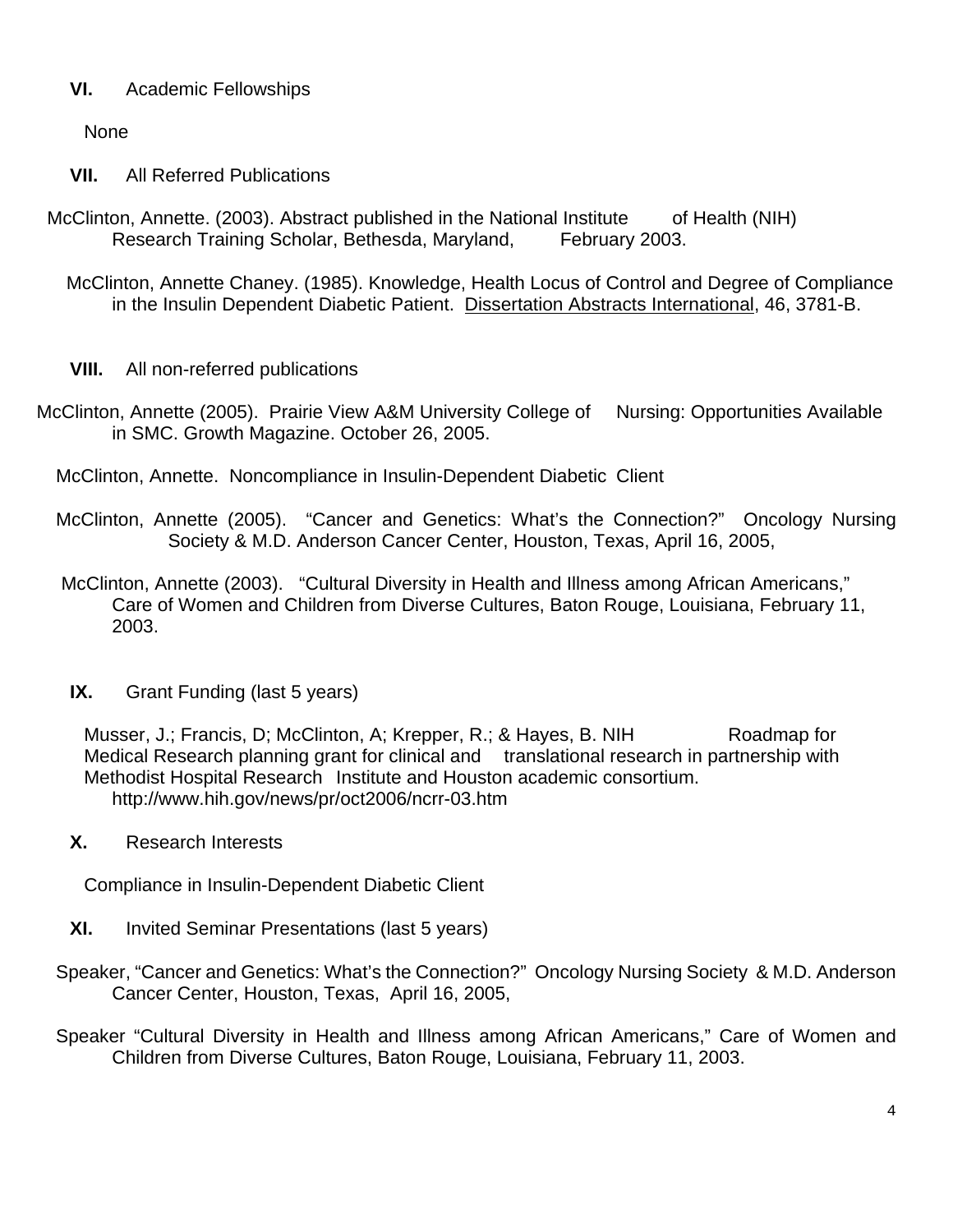- **XII.** Continuing Education Conferences (2004-2005)
- National League for Nursing (NLN) 2004 Education Summit, Orlando, Florida, September 28- October 2, 2004.
- National Black Nurses Association Annual Convention, New Orleans, The Munisiana, August 2003.

National League for Nursing Annual Convention, Miami, Florida, June 2000.

- **XIII.** Technology (WebCT, TTVN, HPS) Training
- 2006 TTVN Annual Conference, Texas A&M University, Galveston, Texas, Sanuary 18-20, 2006.
- WebCT Training, Prairie View A&M University College of Nursing, Houston, Texas, January 27, 2006.
	- 2005 TTVN Annual Conference, Texas A&M Corpus Christi, Corpus Christi, Texas, February 23- 25, 2005.
- **XIV.** Service: Professional (last 5 years)
- Chairperson, Grant Review Panel, Department of Health & Human Services, Bureau of Health Professionals, Washington, D.C.; Nursing workforce Diversity Grants (2006).
- Grant Panel Reviewer—Department of Health & Human Services, Bureau of Health Professionals, Washington, D.C.; Nursing Practice, Education & Retention Grants (2006)
- Grant Panel Reviewer--Department of Health and Human Services, Bureau of Health Professionals, Washington, D.C.; Nursing Workforce Diversity Grants, (1998-present)
- Grant Panel Reviewer—Department of Health and Human Services, Bureau of Health Professionals, Washington, D.C.; Basic Nursing Grants (1999-2002)
- Selected as Oncology Nursing Society Genetics Short Course Participant, Nashville, Tennessee, November 7-9, 2004.
- Selected as Oncology Nursing Society Cancer Prevention and Early Detection Workshop Participant, Baton Rouge, Louisiana, October 29-31, 2004.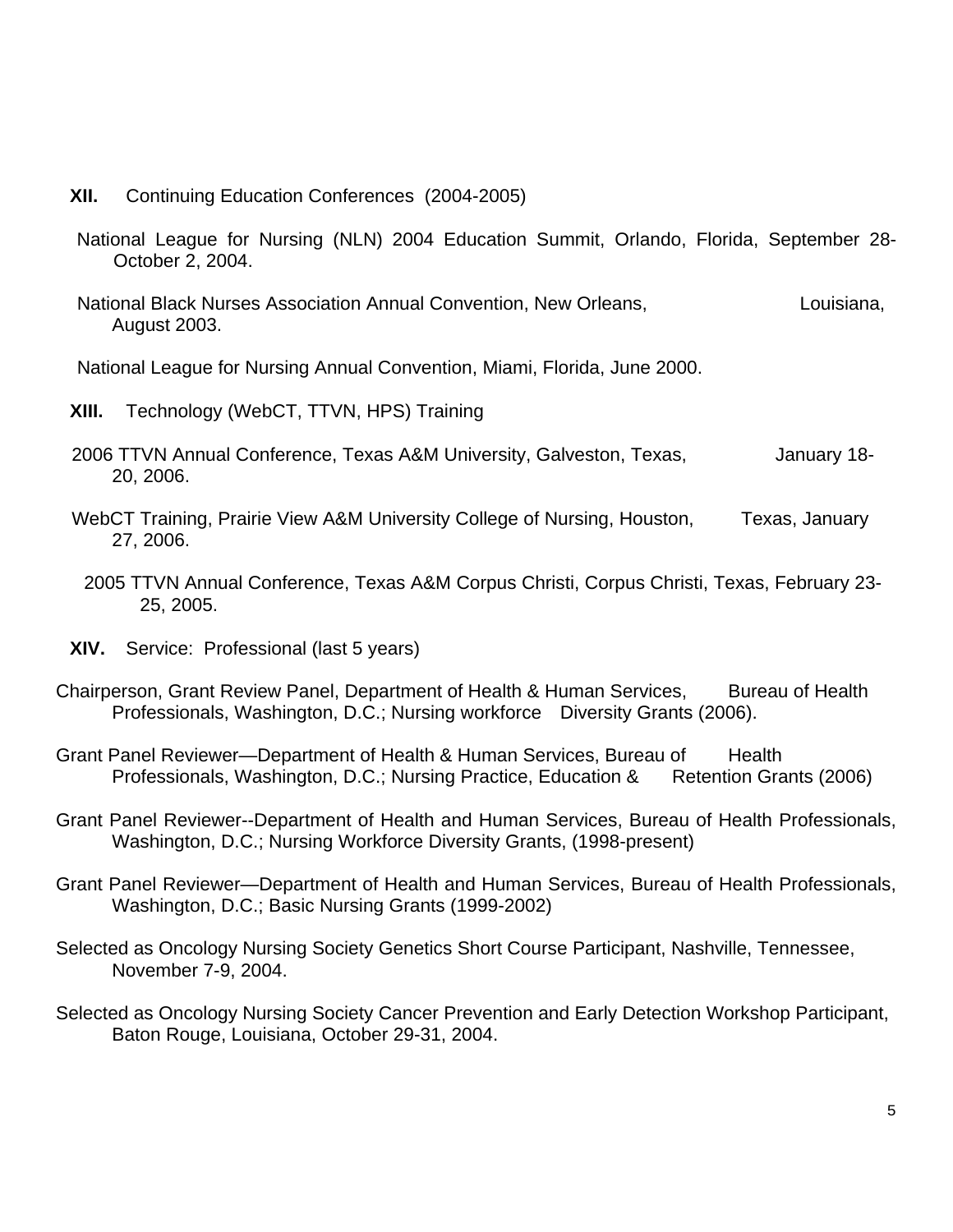- Selected as Oncology Nursing Society Leadership Development Institute Scholar and Participant, Pittsburg, Philadelphia, October 14-17, 2004.
- Research Training Scholar, National Institutes of Health , Bethesda, Maryland, February 2002.
- Assisted with HRSA grant submitted to increase nursing workforce diversity, Our Lady of the Lake College of Nursing, Baton Rouge, Louisiana, 2002-2004.
- Program Proceedings--"Cultural Diversity in Health and Illness among African Americans," Care of Women and Children from Diverse Cultures, Baton Rouge, Louisiana, February 11, 2003.
- NIH Abstract-- "Compliance in the Diabetic Client," National Institutes of Health, Bethesda, Maryland, Summer Institute, 2001.
- Speaker "Cultural Diversity in Health and Illness among African Americans," Care of Women and Children from Diverse Cultures, Baton Rouge, Louisiana, February 11, 2003.
- Speaker, Phi Delta Kappa International Conference, Southern University School of Nursing, February 24, 2000.
- Knowledge, Health Locus of Control and Degree of Compliance in the Insulin Dependent Diabetic Patient. Dissertation Abstracts International, 46, 3781-B.

Legal Nurse – Expert Nurse Testimony, Hotel Dieu, New Orleans, LA (1989-1995).

**XV.** Service: University/College (last 5 years)

Prairie View A & M University

- Chairperson, Distance Education Committee, College of Nursing, Prairie View A&M University, Prairie View, Texas. (2004--present)
- Chairperson, National League for Nursing Self-Study Report, Section Criterion III—Students, Prairie View A&M University College of Nursing, Houston, Texas, (2004—2006).
- Co-Chairperson, Commission on Collegiate Nursing Education Self-Study Report for Prairie View A&M University College of Nursing, Section II. Program Quality: Institutional Commitment and Resources. (2004—2006).
- Nursing Curriculum Committee Member, Prairie View A&M University College of Nursing, Houston, Texas. (2004—present).
- McClinton, Annette (2005). Prairie View A&M University College of Nursing: Opportunities Available in SMC. Growth Magazine. October 26, 2005.

Executive Committee Member, Prairie View A&M University College of Nursing, Houston,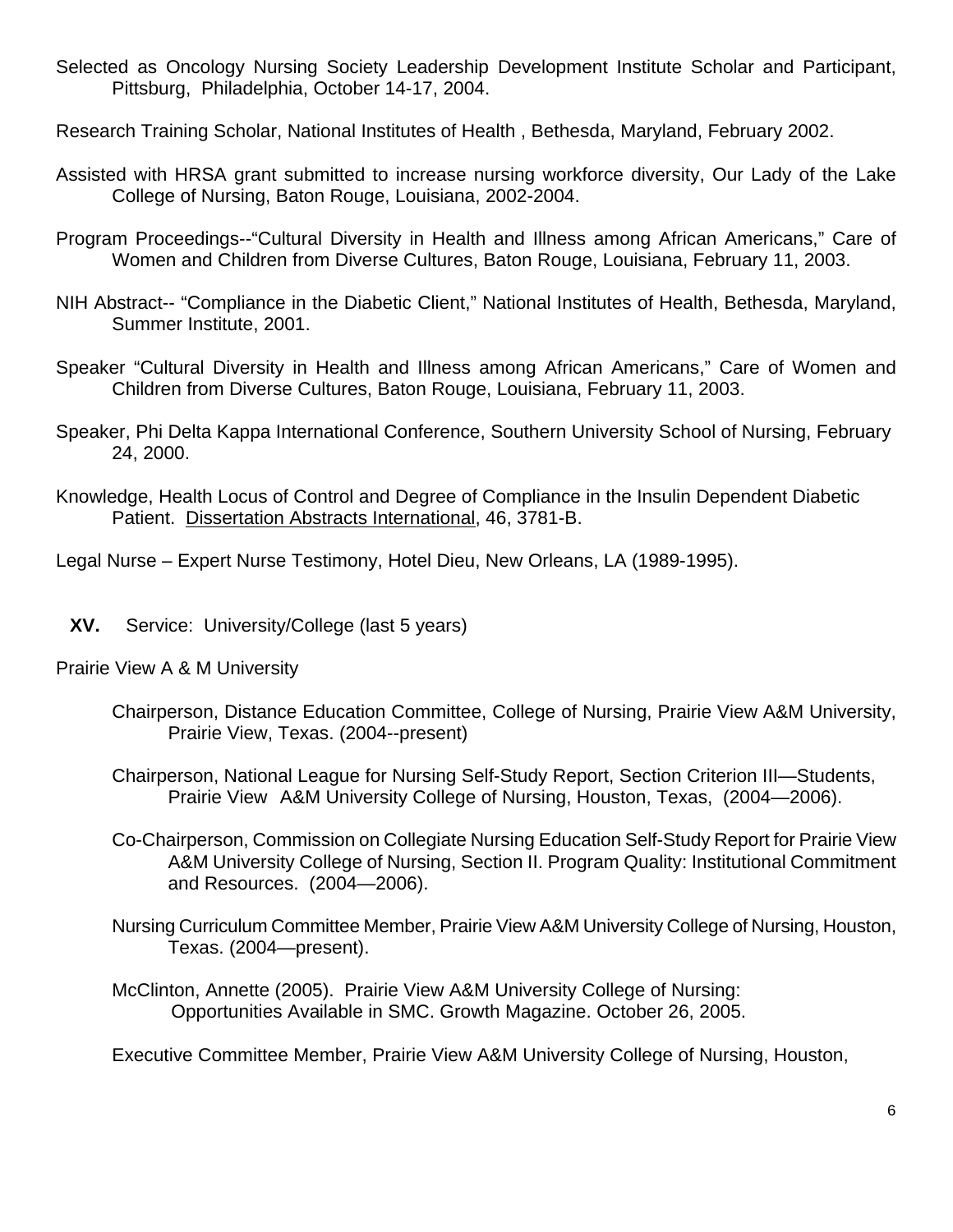Texas. (2004—present).

- Mentor to Senior Nursing Students Enrolled in NURS 4403—Nursing Process Seminar, Prairie View A&M University College of Nursing, (2004—present).
- Faculty Senate Member, Prairie View A&M University, Prairie View, Texas. (2005—present).
- Development Council Member, Prairie View A & M University, Prairie View, Texas. (2004 present).
- Distance Learning Council Member, Prairie View A & M University, Prairie View, Texas. (2004 present).
- College of Nursing Graduate School Faculty Member, Prairie View A&M University College of Nursing, Houston, Texas. (2004—present).
- Nursing Recruiter for Prairie View A&M University College of Nursing, Prairie View A&M University, Houston, Texas. (2004—present).
- **XVI.** Service: Community (last 5 years)

.

Member, Houston Academic Consortium in partnership with Methodist Hospital, Prairie View A&M University College of Nursing, Texas Southern University College of Pharmacy and Health Sciences, Texas Woman's University, The Methodist Hospital and the Methodist Hospital Research Institute and the University of Houston. 2006-prsent.

Advisory Committee Board Member, Herman Memorial Hospital, Houston, Texas 2004-present

Nurse Consultant -- Mary Bird Perkins Cancer Center; Pennington Biomedical Research Center; and Our Lady of the Lake Medial Center Cancer Screening Team, Performed screenings and provided educational materials to community about cancer prevention and detection. (Women's Day & Men's Day Cancer Screenings) 2002–2004.

Member of Houston Oncology Nursing Society, Houston, Texas, 2004-present.

- Member of Baton Rouge Oncology Nursing Society (BRONS), Baton Rouge, Louisiana, 2002-2004.
- Clinical Preceptor for graduate students in Master's programs at Southern University School of Nursing, Grand Valley State University and Louisiana State University Medical Center.
- Board Member & Officer-- Baton Rouge District Nurses Association (2000-2002); Treasurer and Chairperson of Finance Committee; Member, BRDNA (1993-2004).
- Faculty Preceptor, Our Lady of the Lake Medical Center, Oncology Nursing Unit, Summer 2003 Summer 2004.